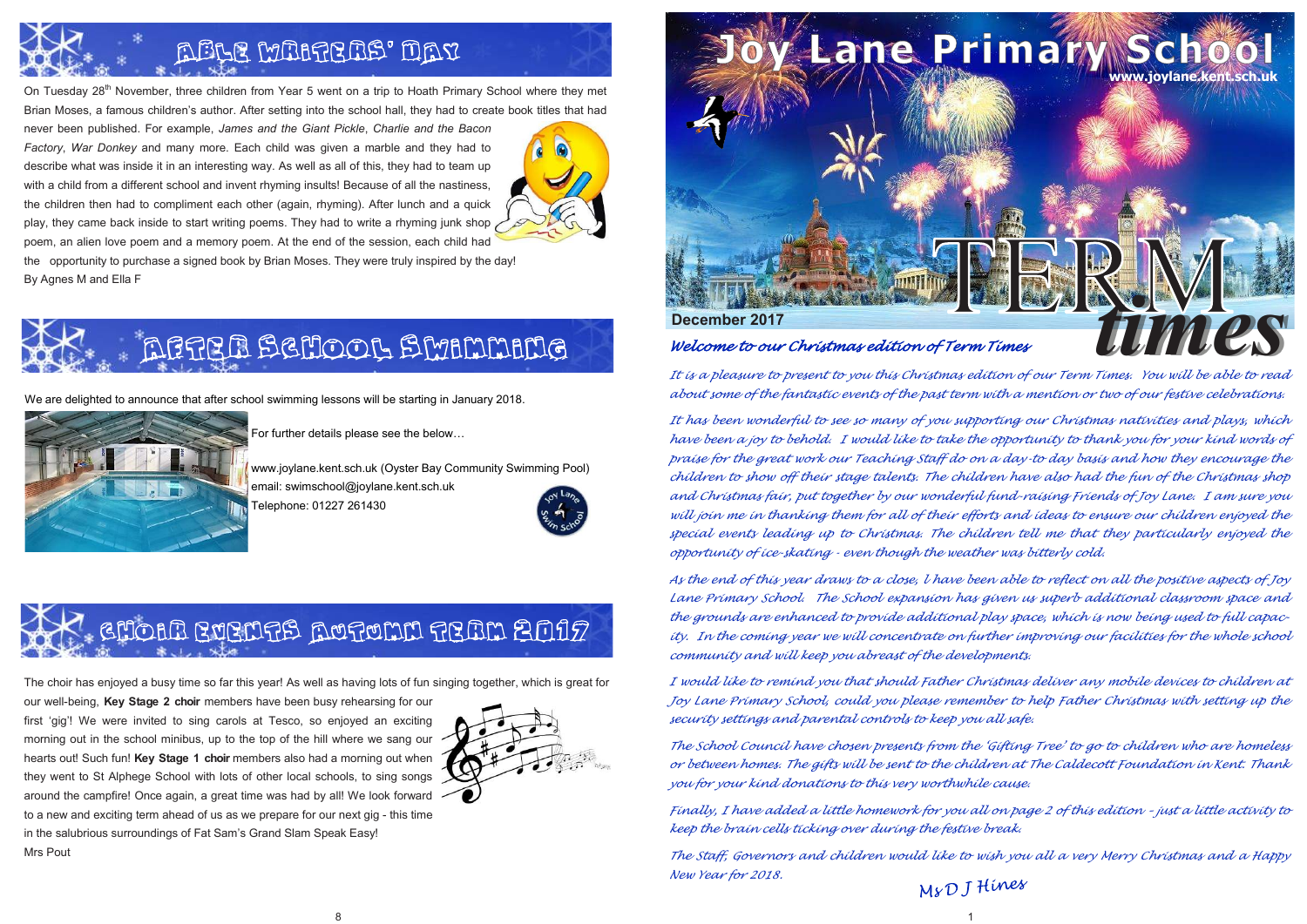On Thursday,  $21^{st}$  September 2017, Year 4 and Year 6 took part in a Coding Workshop run by Enabling Enterprise and Sarah Richie in particular.

The aim was to design a computer game - on paper - using a variety of skills essential for life.



They thought about Joy Lane School Values; designed characters and created 'worlds' for their game with several obstacles to overcome as well as rewards to be earned. They thought about how the character would move and finally about how they could code these actions.

Each team gave a presentation for the EE Game Expo and their peers voted for the most persuasive team.

**Hockney Class Votes**

Creative Kids 19 points Power Centipede 16 points The Great Gamers 22 points Computer Cats 17 points Magical Masters 19 points Creative Code 16 points Very respectable scores from every team but well done the The Great Gamers. They were asked to reflect on three questions:- What did you learn? What skill did you improve the most? What do you want to find out more about? Thank you very much to Sarah for coming to visit Joy Lane Primary School and letting us think about the world of

business, enterprise and game designing.





There was great excitement this term as our grounds began to be pieced back together after the big build! Reception classes watched in awe as the most humungous climbing frame and the steepest slide EVER were erected on the hillock outside their classrooms! Now we can practise our climbing AND roll down the hill - what fun! Thanks go to the Friends of Joy Lane for funding this exciting equipment. Mrs Pout



Year 6 had the chance to put various skills into practice during Enabling Enterprise Day when they worked in teams to design their own computer games. Teamwork, compromise and creativity took centre stage as they thought out, designed and drew the individual backgrounds and characters for their games. The computer game was set in a school and intended to promote our school values. Inspired by their ideas and in-depth knowledge of the world of computer games (those hours spent constructing worlds on Minecraft had finally paid off!), the children finished the day with a fully fledged idea for a computer game. Next stop…promoting their game with a promo video produced over the next few weeks' ICT lessons. Using PowerPoint, the children learnt to build up their game background by copying, pasting and clipping pictures. Once they had designed their main background, they were taught how to animate the objects, culminating in fantastic animations that had characters leaping and jumping across the screen, collecting apples, coins and books. Enabling Enterprise day lent purpose and direction to the children's ICT learning whilst also allowing them to bond with their new classes. A great experience all round.



Kindness rocks are special rocks that represent kindness. At Joy Lane Primary School, Mrs Godden hid lots of different kindness rocks all around the school (like at the bottom of a tree or in a classroom). They could have been anywhere! This is how it worked… Mrs Godden hid kindness rocks around the school and all of the children had to find them. If you found one, you took it to your class teacher and you could keep it for the day. In the morning, you had to go and hide it again for somebody else and it would get put on Class Dojo. I hope you found one! Here are some people who found them: Kye (Year 6) found one in the Year 6 shared area. Eva (Year 4) found one on the bank of the playground. Even Mr Coggin was lucky enough to find one!



By Libby (Aged 8)

## GLAMBANG GRAME



### VEAR 6 - ENABLING ENTERPRISE



### KINDNESS ROCKS

# GHRAS HOMEWORK

We would like you to have a lovely holiday with your family and friends. Please try to do as many of these as possible.

If you would like to make a poster, write a diary about what you managed to do or take phots of some of these activities, we would love to see them.

Have a fantastic Christmas and we'll see you in the New Year – ready to learn!

| 21 <sup>st</sup> December<br>Do a secret<br>act of<br>kindness for<br>someone | 22 <sup>nd</sup> December<br>Have a sort out<br>of your old<br>toys before<br><b>Christmas and</b><br>donate some<br>to a charity<br>shop | 23rd December<br>No gadget<br>day! Try to<br>switch off for<br>the whole day                                                           | 24th December<br>Make a hug<br>coupon to<br>give to<br>someone as a<br>present<br>tomorrow | 25 <sup>th</sup> December<br>Don't get out<br>of bed until<br>it's light<br>outside | 26 <sup>th</sup> December<br>Do something<br>helpful<br>without being<br>asked e.g. tidy<br>away your<br>presents,<br>wash up, load<br>the<br>dishwasher | 27 <sup>th</sup> December<br>Go for a nice<br>walk and<br>appreciate the<br>countryside.<br>Tell the person<br>with you how<br>it makes you<br>feel                     |
|-------------------------------------------------------------------------------|-------------------------------------------------------------------------------------------------------------------------------------------|----------------------------------------------------------------------------------------------------------------------------------------|--------------------------------------------------------------------------------------------|-------------------------------------------------------------------------------------|----------------------------------------------------------------------------------------------------------------------------------------------------------|-------------------------------------------------------------------------------------------------------------------------------------------------------------------------|
| 28 <sup>th</sup> December<br>Write a thank<br>you letter to<br>someone        | 29 <sup>th</sup> December<br><b>Today is: 'Be</b><br>nice to your<br>family day'                                                          | 30 <sup>th</sup> December<br>Put on your<br>favourite<br>song, sing at<br>the top of<br>your voice<br>and dance<br>around your<br>home | 1 <sup>st</sup> January<br>Leave a<br>'happy' note<br>for someone<br>to find               | 2 <sup>nd</sup> January<br>Smile at<br>everyone you<br>see today                    | 3rd January<br>Get an early<br>night so you<br>are ready for<br>school<br>tomorrow                                                                       | 4 <sup>th</sup> January<br>We're looking<br>forward to<br>seeing you.<br>Get out of bed<br>the first time<br>you are asked<br>and don't<br>forget to brush<br>our teeth |



## GOMANG MONKSHOP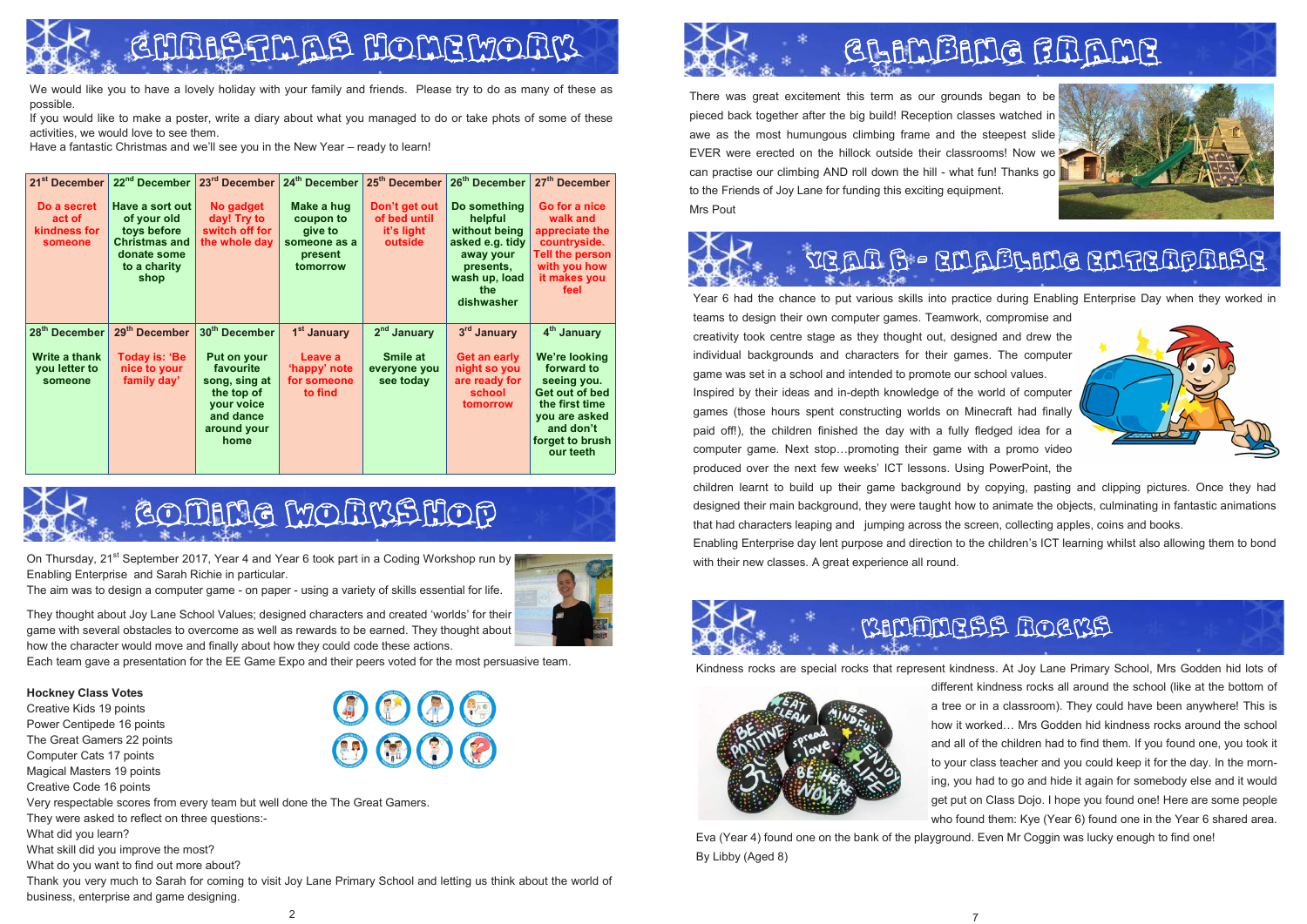## Oysters Christmas performance



# Make ann snar

This term, nine brave Year 2 dancers took centre stage at Boughton Village Hall in a 'Wake up Shake up' competition. Over the last few weeks some of our best movers and groovers have been working hard and gearing up for the event. They enjoyed meeting children from nearby schools and supported them as they performed their own routines. Joy Lane's performance to 'What Makes You Beautiful' by One Direction was astounding. The children kept in time brilliantly and had great rhythm. Well done!



On Tuesday,  $26<sup>th</sup>$  September 2017, Joy Lane Primary School was enthralled by a production of Oliver Twist by the M and M Theatre Production Company. The atmospheric lighting and echoing sound effects heightened the audience's appreciation of this classic Dickensian novel with its dark, sinister representation of Victorian London.

Children laughed at the humour or gasped at the most sensitive parts of this emotional roller coaster. They sang along to the songs with gusto and in its typical 'pantomime' style of acting, they reacted to all the cues. Audience participation was paramount! Children asked the actors how long it took to learn the show and were astonished to

The children and staff have really enjoyed putting this production together and performing it. It has been a lovely end to the term. and performing it. It has been a lovely end to the term.<br>Mrs T Dowling

find out that the group of roving thespians only had two weeks to make the production their own. They were amazed when told that M and M Productions had to make and carry their own props to two productions a day. The energy and enthusiasm they put into the show was fantastic.

The final icing on the cake was an acting workshop for Year 6. This will stand Year 6 in good stead for the end of Year Production which has become Joy Lane's own Magnum Opus.

Thank you again for coming to Joy Lane Primary School and we cannot wait until next year!



During Term Two, the children in Oysters have been working tirelessly and very closely with Mrs Rawlings to



create their own original music to accompany the famous Christmas film 'The Snowman'.

fish. I thought it was fun because we were outside." <br>
Year 3 had the fantastic opportunity of going to visit Kent Life in Term Two. We took part in a great variety of workshops to help bring to life our topic of the Stone Age. The children thoroughly enjoyed the day; taking part in cave painting, using charcoal to create their drawings, and learning all about why the paintings were so important. They also acted out a ceremony with a Stone Age man in which they chanted for good weather and a good harvest and pretended to sacrifice some of their classmates! They took turns grinding up seeds with stones to make flour - which was very hard work and took a long time! They acted out hunting and using weapons to catch some food to eat. The highlight of the day had to be meeting the Stone Age man called Claw - he gave the children some very funny Stone Age nicknames and told them all about life in the Stone Age.





### WENT LACE



They have all visited the music room and worked with a variety of different instruments to create their own composition to go with the film. In addition to this, all of our children submitted art work to create a sensory tunnel to lead adults into their performance area. Some of our older children even learned how to play the famous song 'We're walking in the Air' for your enjoyment.

> Our School Council representatives from Years 2, 4 and 6 attended a forum meeting along with all the other primary schools in the area. Parents were also invited to attend. They all shared their views on the successes of our schools and discussed ways in which we could share resources and work together in the future. There was lots to think about and a real buzz of ideas was shared across the tables. Mrs King.



Years 1 and 2 have had a brilliant time at Nature Club this term. Each week we have braved the cold and taken our learning outside. We were busy creating sculptures, making bird feeders, designing our own wooden wind chimes and many other fun activities.

Caitlyn and Ethan in Year 2 made a fantastic fish sculpture using things from the natural environment.



Ethan said, "First we found sticks and the things we needed then we made it into a

## ADUENT COMMUNITY COUNTIDOWN

**Reception** classes joined in with the local community to create a GIANT advent calendar. We made three boxes, each telling a different scene from the Nativity story. The boxes will be opened as we move through advent- I wonder what's in them? To find out, visit The Umbrella Centre in town where the GIANT advent calendar is displayed. We thought the idea was so great that we managed to persuade the rest of the school to create a Joy Lane GIANT advent calendar too! Each class created their own Christmas scene inside a shoebox. Visit the main office foyer to find out what's inside! Mrs Pout





### OLIVER TWIST

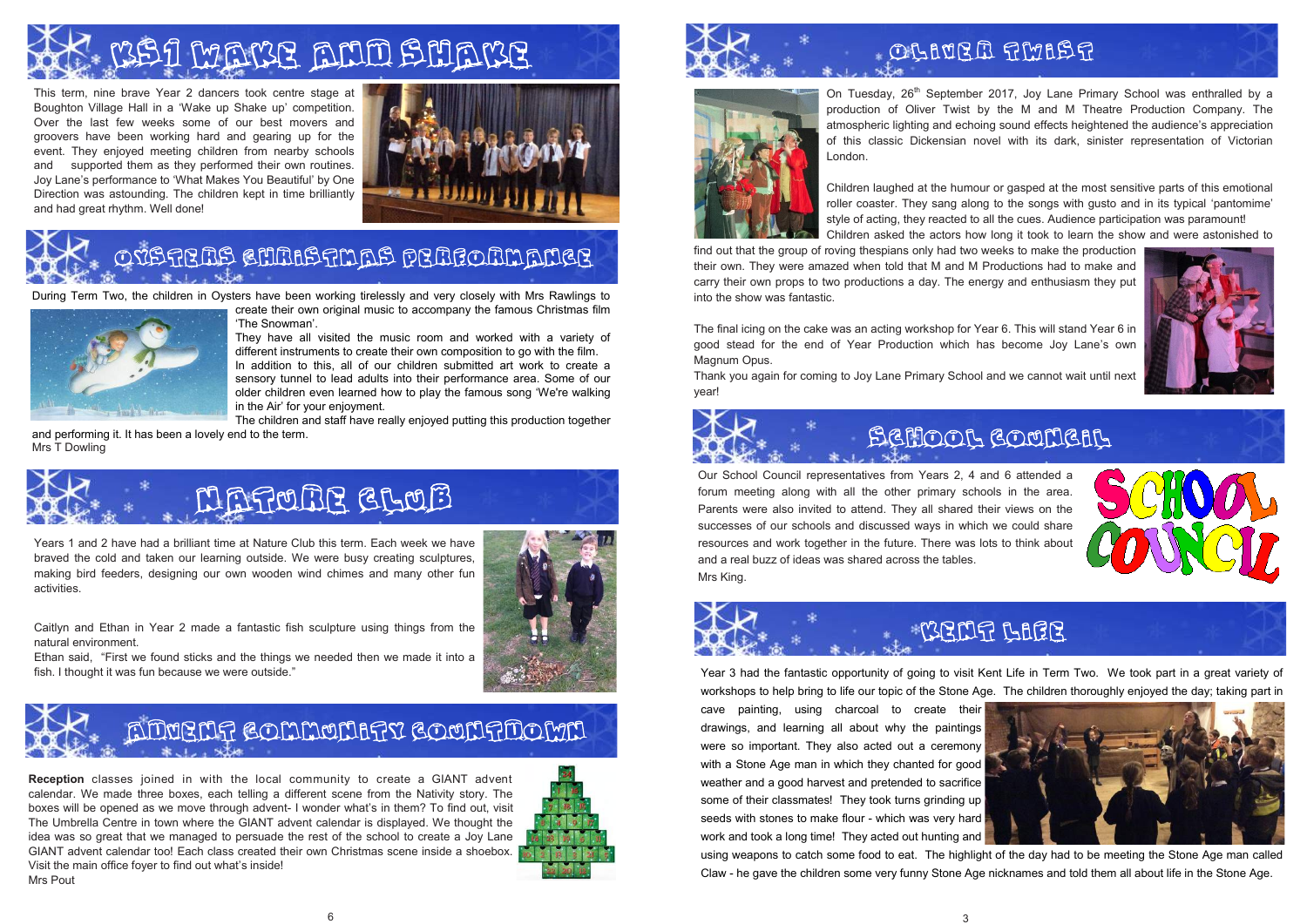Year 5 musicians from across The Coastal Alliance stormed the Kent Headteachers' Conference on the morning of Thursday 23<sup>rd</sup> November. It has to be one of the most stressful few hours ever for everyone involved, but we all came away knowing it has to be one of our proudest experiences too.

It all began with a suggestion from Ms Hines that Mrs Rawlings might like to come up with 'something musical' for the Headteachers' event where each time different schools are given the opportunity to entertain and impress.

Joy Lane Year 5 students began by learning the song - Katy Perry's classic *Firework* - in their class music lessons. 25 lucky Joy Lane students were then chosen to help run a one-day workshop for 40 children representing each of the coastal Primary Schools. The musi-



cians learned each of the 5 musical parts – boomwhackers, pianos, singers, guitars and drums before deciding which role to specialise in for our final performance. Our coastal infant schools contributed by creating their own *Firework*-inspired dance too.

On the day of the performance everyone gave their A game and really rose to the challenges of setting the stage in a hurry, remembering a piece they hadn't practised for two weeks and conquering any nerves. We left Ashford International Hotel full from expensive biscuits and buzzing after a superb performance. To quote one local Headteacher, "It made me cry it was so good!".

Three teams travelled with Mr Good and Mrs Luckhurst to represent Joy Lane at this year's District Tournament held at The University of Kent.

Our Girls' Team and Boys' B Team played with great enthusiasm and effort. For most, it was their first visit to such a tournament in School colours and, whilst they did not progress to the latter stages, they were a credit to our school.

Our Boys' A Team, having won their group, cruised through the Quarter-Finals and Semi-Finals before losing a close Final 0-2 to Swalecliffe's A Team.

Group Matches

JLPS 1-0 Bridge Juniors JLPS 5-0 St Christophers School JLPS 4-1 Blean Primary School B Team JLPS 1-1 Reculver Church of England Primary School Quarter-Final JLPS 1-0 Swalecliffe Community Primary School B Team Semi-Final JLPS 0-0 Hampton Primary School (JLPS won 6-5 on penalties) Final JLPS 0-2 Swalecliffe Community Primary School A Team

Noteable performances were given by all players giving 100% throughout.

CONGRATULATIONS!













Once again London Underground engineer Mr Rawlings traded one of his well-deserved days off to run a Science workshop for Year 6. Gravity and air resistance were the focus topics of his workshop, in line with Term 1's unit on Space. After learning about the engineering and science behind space shuttles (in particular, their re-entry to Earth), the children worked in groups to replicate a shuttle pod. Rather than launching themselves



into space, they were challenged to design and construct a pod capable of protecting an egg (un-boiled, of course!) that would be dropped from a height.

To make their challenge more in keeping with the engineering behind space travel, each group's pod was weighed to ensure it was as lightweight as possible; furthermore, its capacity was measured to encourage the children to make their designs as streamlined as possible after they learnt about the impact of friction on returning shuttles.

The Year 6 classrooms suddenly became a flurry of activity cotton wool, string, bubble wrap and sellotape were present in abundance. How big should the parachute be? How would they attach their pod to the parachute? Would all the eggs

survive the design process unscathed? A definite no to the latter.

Taking their carefully constructed pods and parachutes outside, the children eagerly unwrapped their eggs one by one after Mr Rawlings had launched them off the top of the play equipment. Excitement abounded as each egg was found to have survived its flight – cushioning their egg and employing the force of air resistance had paid off.

Once back in class, the children wrote about their experience, focusing on their skills of applying, analysing and evaluating scientific experiments. Cracking fun!



The Oyster Bay Parents and Carers enjoyed a Christmas Decorations Workshop at the beginning of December – they made sparkling decorations to take home and to put up in the Nursery. It is certainly starting to feel a lot like Christmas!





#### RABB PLANTING

All classes thoroughly enjoyed planting their own trees. This is the beginning of our Woodland Area Development. The Eco Reps worked extremely hard to prepare the area and

resources. Well done one and all! Mrs King.





## OYSTER BAY NURSERY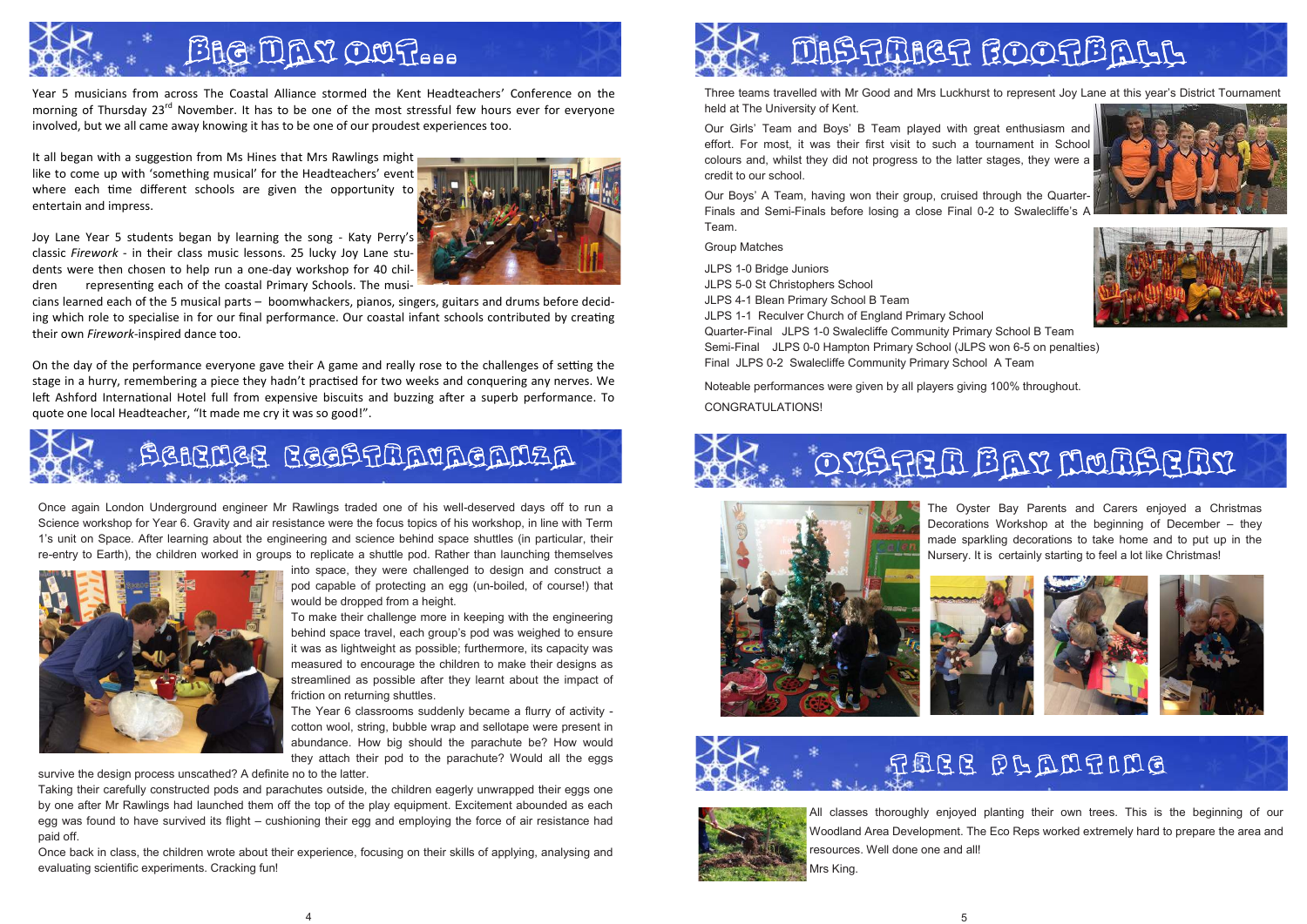The Oyster Bay Nursery children performed beautifully in their Christmas Nativity performance, 'The Star that Overslept'. They told the story of the sleepy, Big Star that slept for too long and forgot she had an important job to do on Christmas Night! Thank goodness the other Nativity characters woke her up in time and all remembered to follow her to see Baby Jesus.

The children sang, danced and spoke with amazing confidence! They were all superstars!





Postgate, Potter and Picasso took advantage of our fantastic proximity to the beach to inspire our learning theme of 'At the Seaside'. We became environmentalists for the day and began by looking at beautiful natural physical features of our beaches on a fun scavenger hunt. We then looked for man-made features and were pleased to report that our litter survey showed people are taking care of the coastline. Rosie in Postgate explained, "You shouldn't leave rubbish on the beach because otherwise sea animals

could get stuck in it and it might hurt them".





This year, the children in Year 2 pulled out all the stops to ensure the children and adults of Joy Lane were 'blown away' by their performance of 'The Advent Calendar'. The children perfected their lines, practised their best singing voices and executed some rather fabulous dance moves! Adults were amazed by the confidence of the children performing in front of such large audiences and Mr Ashley-Jones, himself, was astounded by the show, finding himself almost speechless! The Year 2 Team were incredibly proud of all the children and we wish you all a very restful Christmas break.



## WALK TO SCHOOL CHALLENGE!



On Friday, 1<sup>st</sup> December 2017, 10 Year 5 Children had the privilege to visit Christ Church University in Canterbury to celebrate Annual Language Day with the theme of Christmas Around the World.



We learned the Dutch greetings children use and learned how to pronounce them – you had to pronounce j as y and be quite nasal. This was such good fun.

Year 2 have been learning all about the Great Fire of London and to celebrate we recreated the fire itself. Thank you to all those who built such amazing houses for the reenactment – it was certainly a memorable moment that really enriched all the learning we had done in

#### GHAISTMAS AROUND THE WORLD



The Chinese and Arabic groups learned how to say greetings fluently including Happy Christmas and performed what they had learned to other groups.

the classroom!



This term, Van Gogh won the District Walk to School Challenge! Yay!

On Tuesday 21st November, two lucky representatives of Van Gogh (Year 1) got to travel to Leeds Castle to collect a special certificate and prize for their class. It was a fun morning in a beauti-

ful setting. Chloe and Arthur felt like superstars because they were photographed so much!







We were also lucky enough to receive some free copies of 'The Curious Tale of the Dodo' which has been written by a local Whitstable author. You should be able to find them in the libraries around school.

## Be new fling

## GREAT FIRE OF LONDON

After a short but pleasant journey on the mini-bus, 10 overexcited Year 5 pupils disembarked opposite the Campus and were greeted by University Language Students who ran the workshops.

There were workshops in Dutch, Japanese, Spanish, Chinese (Mandarin), an Indian dialect and Arabic. Unfortunately, I could only attend 2 workshops of my choice.

For the Spanish workshop we looked at Christmas celebrations. During Advent, they had a Day of the Innocents, which is similar to April Fools' Day. On the 31<sup>st</sup> of December, as the clock strikes midnight, children eat a grape and adults drink wine.

During the Japanese workshop, children learned how to write 'Happy Christmas' in Japanese writing using black paint and writing in columns. This appeared very difficult and we were amazed at how well children managed the task. They even made a Japanese book mark.

At the very end, the University Students performed a German dance where the adults chose a 'willing volunteer' to dance with them. Some children hid under chairs at the prospect of dancing with an adult in front of other children but they were discovered! It was hilarious and a lovely way to end the workshops with refreshments and entertainment.

Thank you to Miss Gillmore and Mrs Andrews for organising this fabulous day out. Kayla Year 5